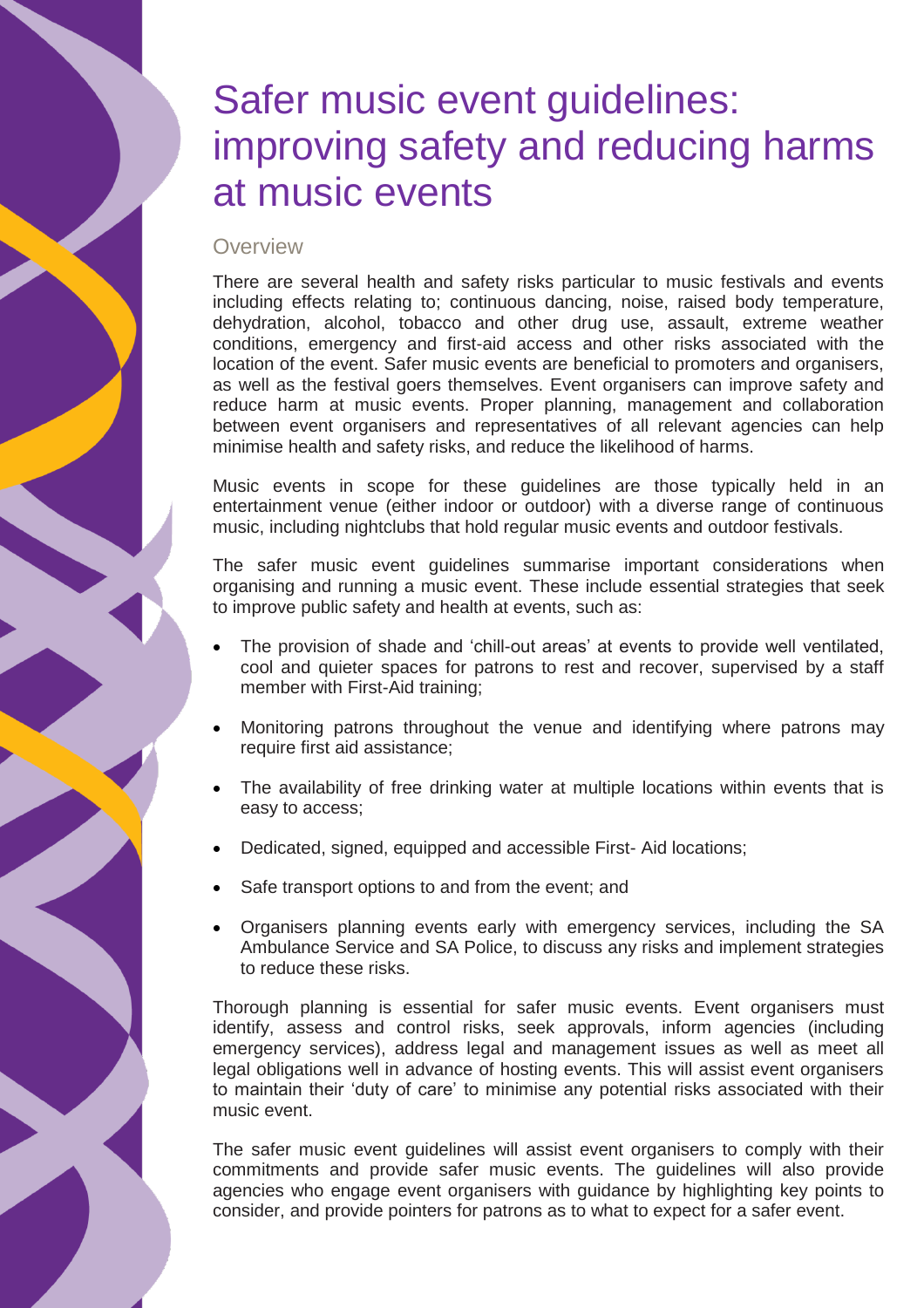# Safer music events guidelines

# **Basic safety**

- Consider providing patrons with a site map providing details of exits, toilets, First-Aid, food and water.
- Toilet facilities should be adequate and able to accommodate the number of patrons attending. (Regular cleaning and re-supply of consumables to the facilities should also be a priority action)
- Ensure exits are clearly identified, well lit, easily located, and kept clear on both sides of the exit door. Doors should be able to be opened without a key.
- Access to dangerous sites (such as balconies/speaker boxes) should be restricted.
- Ensure that all spaces within the event environment are monitored regularly, including the perimeter, and provide first aid assistance to any patrons requiring attention.
- To address the issue of drink spiking, inform patrons that unattended drinks will be cleared.
- Check electrical systems for safe operation.
- Where possible, glass drinkware should be avoided
- Provide bins and regularly remove broken glass and rubbish.
- Ensure visibility is adequate at all times provide adequate lighting and limit the use of smoke machines, especially in basements.
- Keep all thoroughfares clear at all times.
- Ensure noise impacts resulting from the event are minimised and meet relevant requirements, including limiting noise output to avoid hearing damage of staff and patrons and consider the impact on nearby residents. Consider selling earplugs to patrons and providing earplugs to staff. Check with local councils for obligations regarding noise impact.
- Ensure fire service consultation occurs well in advance and follow fire safety advice. Marquees should be treated with a fire retardant substance.
- Consider producing a Medical Response Plan that covers Drug and Alcohol strategies etc.
- Emergency Response Plan and Risk Assessment should be completed for the event.

# **Temperature and ventilation**

- Temperature control and ventilation systems must work and be able to handle the maximum capacity of the event.
- Ensure that temperature and ventilation are monitored and controlled for the comfort and safety of attendees.
- Consider dress codes that allow patrons to be appropriately dressed for the conditions.
- If possible, provide a secure cloakroom for the safe storage of additional clothing removed during the event.
- Plan ahead for a range of weather conditions for outdoor events, including contingency plans for extreme weather conditions to prevent hypothermia and exposure such as a policy for 'heatwave' temperature levels. Ensure that adequate shade and 'chill out' areas are provided at the event and provide free drinking water at multiple locations.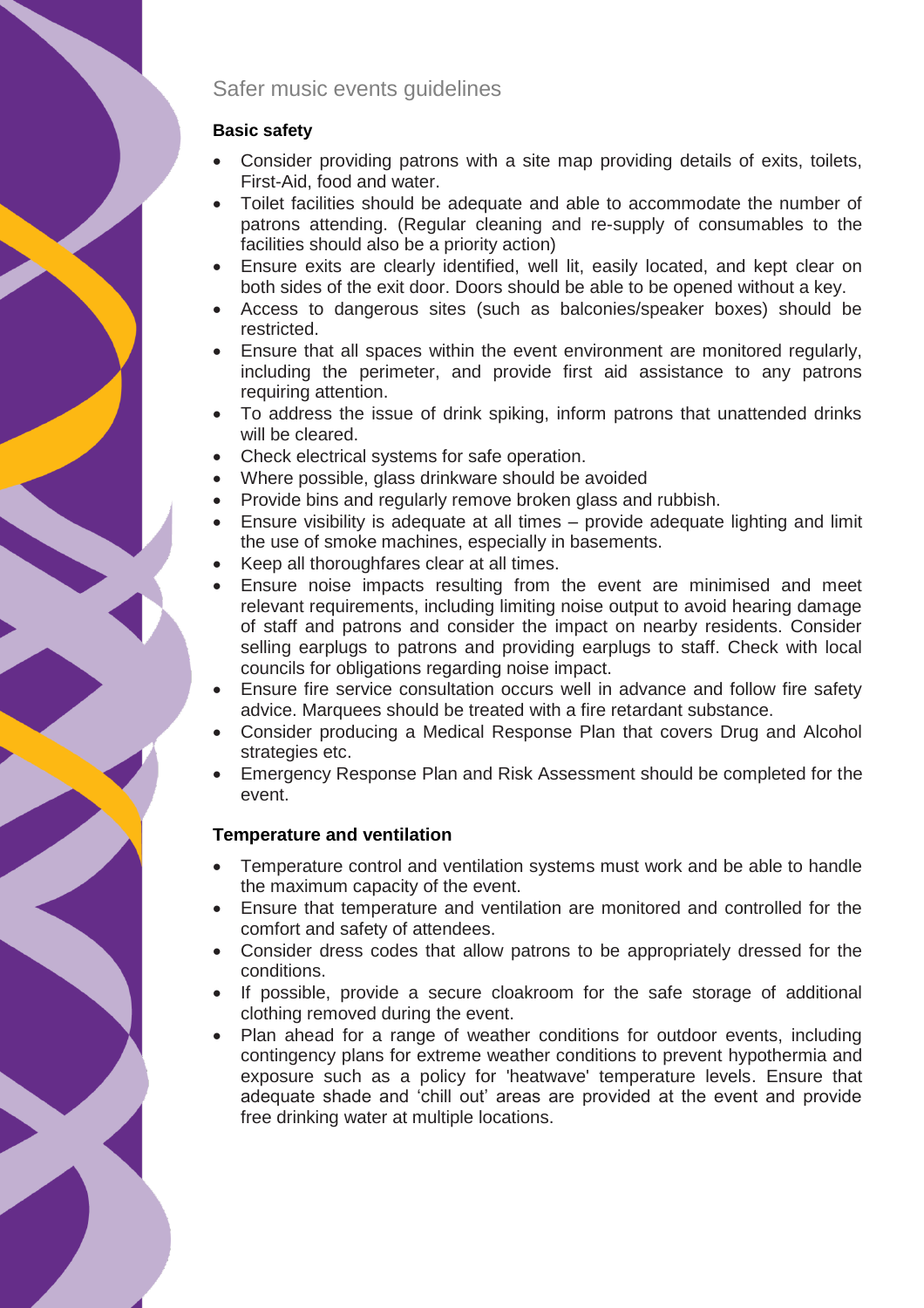#### **Chill-out areas**

- It is essential that a 'chill-out area' (an area for patrons to rest and recover) is provided at the venue. This area should be accessible to emergency services and continuously supervised by a staff member with First-Aid training.
- 'Chill-out areas' should be well ventilated and maintained at a cool temperature, well lit, provide adequate seating, be quieter than dance areas and accessible from outside the venue, as an ambulance/ambulance officer should be able to access the venue and reach the location freely (without going through the crowd).
- Free drinking water must be available in the 'chill-out area'.
- Consider the provision of phone charging stations to support safety.

#### **Availability of drinking water and food**

- To address potential heat exhaustion and dehydration among patrons, ensure that free drinking water is readily available at multiple locations that are easy to access by patrons.
- Never shut off drinking water supplies at the event.
- Consider providing food for patrons at the venue and ensure that it is hygienically prepared, stored and served. For guidance and advice regarding the sale of food contact your local council (see Useful Contacts). Penalties may apply for the non-sanctioned sale of food. Signage to identify food and water locations is recommended.

#### **Alcohol licensing**

- A liquor licence must be obtained to sell or supply alcohol, including an 'all inclusive' ticket.
- Alcohol can only be sold or supplied under certain circumstances by law. All liquor licenses are subject to compliance with the Commissioner's codes of practice. Alcohol must only be provided responsibly and must not be served to intoxicated patrons.
- Ensure the safe service of alcohol if authorised by a licence. It is unlawful for liquor to be sold or supplied to a minor and significant penalties apply.
- Licensees must ensure that they have a risk assessment management plan. No promotion of rapid or excessive consumption of alcohol (ie buckets, shots etc).
- Event organisers who wish to sell alcohol should contact Consumer and Business Services (see Useful Contacts).
- If conducting an unlicensed event, ensure that no alcohol is brought into the venue.

#### **Smoking**

- Event organisers need to be familiar with the laws around smoking and the sale of tobacco products:
	- o Smoking is not permitted in enclosed areas or outdoor dining areas (see Useful Contacts for tobacco laws information).
	- o To reduce harm from passive smoking, event organisers should consider making their event smoke-free or having designated smoking areas.
	- o Funding conditions attached to any government funding may require venues to be smoke-free.
	- o A retail tobacco licence must be obtained if tobacco products are sold at an event (see Useful Contacts).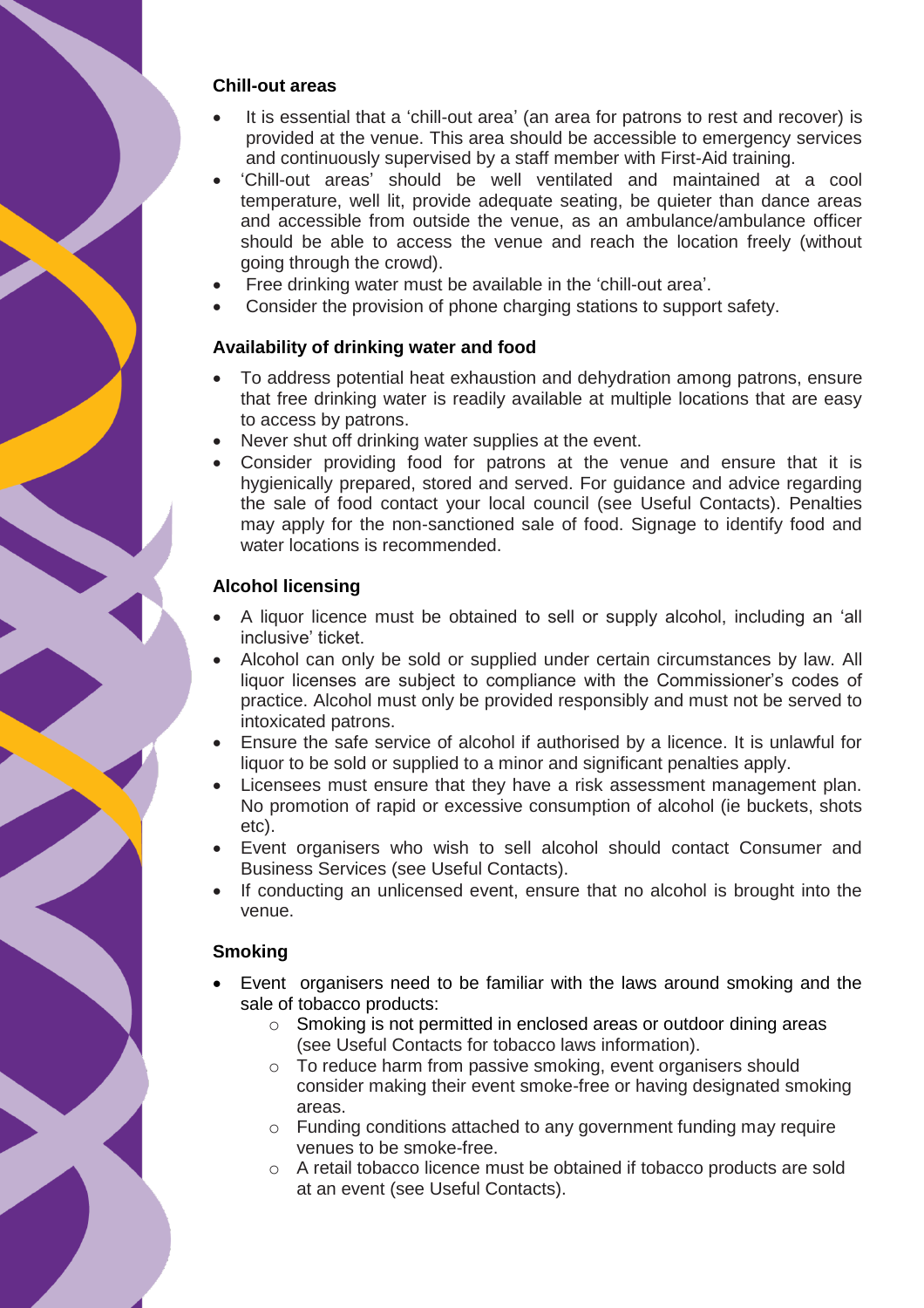#### **Venue capacity and crowd management**

- Venue capacity and crowd management is the event organisers responsibility.
- Never exceed the maximum capacity of the venue speak to the local council for guidance.
- Access and egress locations/systems should be determined taking into consideration expected patron numbers and security expectations (searches etc)
- Ensure bottlenecking or narrowing of crowd movement is avoided.
- Continually monitor the number of patrons during the event, ensuring that overcrowding does not occur. Significant penalties may apply. Consider using 'crowd care' staff to monitor crowds and identify where patrons may require firstaid assistance.
- Avoid localised overcrowding within and outside the venue, especially in areas where people may congregate and in 'chill-out areas'.
- Consider providing security in the immediate area surrounding the venue to facilitate safe access to and from the venue for patrons.
- Staff should allow efficient venue access and strive to create a supportive environment for patrons, free from hostility.
- Do not sell tickets to the event before the venue is finalised and consultation has occurred with relevant agencies, as a change in venue may mean a change in venue capacity.
- Ensure that intoxicated patrons are evicted safely to supported and well-lit areas (ensuring people are not left at increased risk in vulnerable spaces) and that their first aid needs are met.

# **Security / door staff**

- Security and door staff should be licensed, clearly identifiable, trained and briefed on areas relevant to their roles at the event.
- Security and door staff should be aware of:
	- o safety/First-Aid provisions
	- $\circ$  the need for security to monitor in the vicinity of toilet facilities
	- o emergency evacuation procedures/ designated exits
	- o appropriate responses to medical emergencies (including overdose, heat stroke, collapse and seizure)
	- o the need to report accidents/ incidents to venue management and to maintain an incident register
	- o assisting persons who may be experiencing unwanted attention or interactions from others.

#### **Communication systems**

- Reliable communication systems (preferably utilising headsets) are essential.
- Communication systems should be operational throughout the event and should not be dependent on mains power (in case of power failure).
- Effective communication links should be established between security, venue staff, First-Aid and relevant agencies (police, ambulance and fire service). The key First-Aider should be on the same communications network as security. If utilising 'crowd-care' staff, ensure they are also linked to the communications network.
- In an emergency, always call 000 for assistance. Be clear on the service required (police, fire or ambulance) and the location (if you are using a mobile telephone you will be asked for the city and state you are in).
- For larger events, an Emergency Operation Centre (EOC) should be considered to ensure proper and timely liaison / problem solving across all attending agencies/services.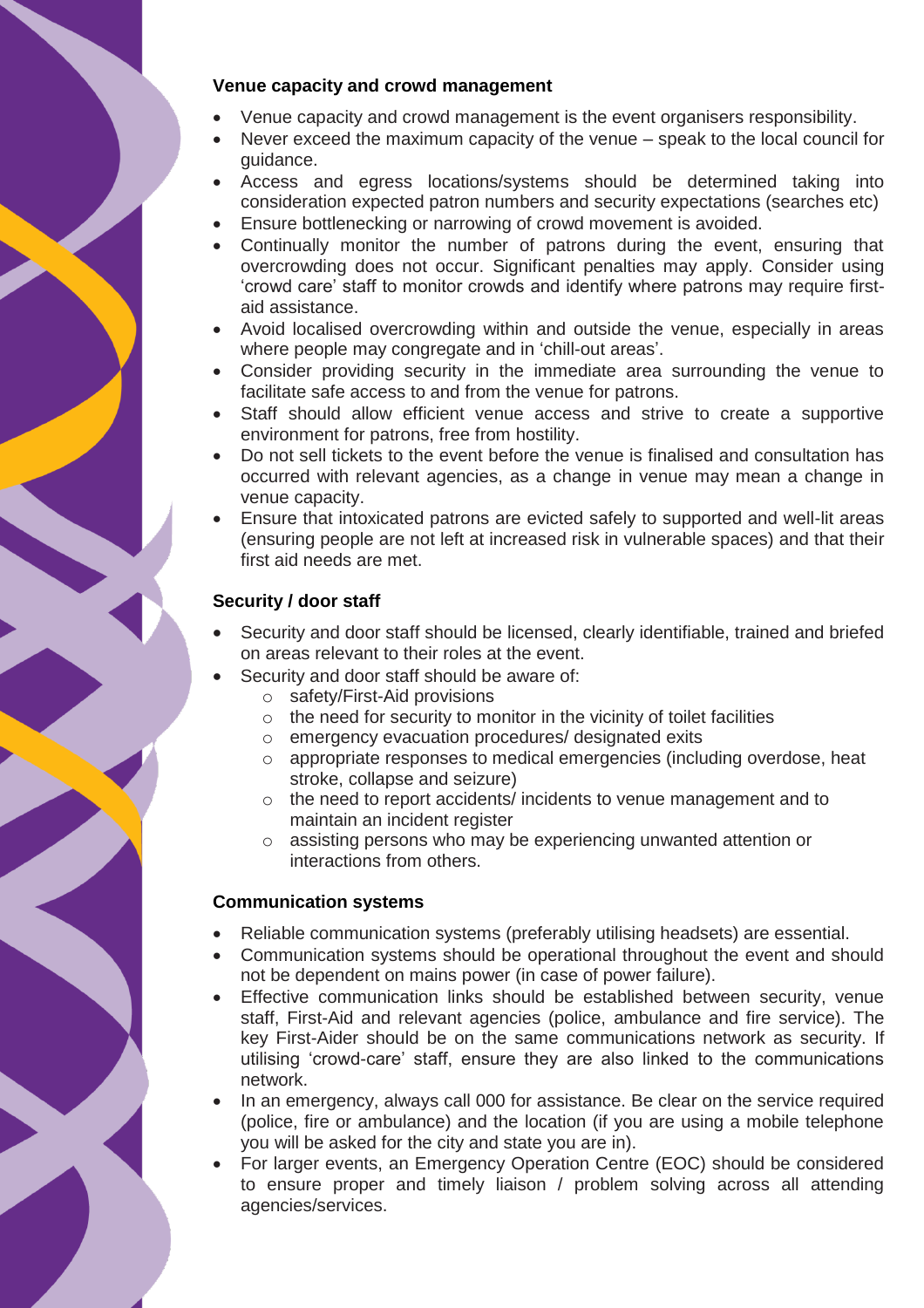#### **First-Aid / medical emergency**

- First-Aid provision is essential at the event ensure adequate coverage based on the projected number of attendees. Contact the SA Ambulance Service for advice (see Useful Contacts).
- First-Aid should be provided by individuals possessing a First-Aid certificate obtained from a registered First-Aid training provider, or by current emergency health professionals (emergency department nurse, ambulance officer or doctor).
- A dedicated First-Aid location is essential (a First-Aid tent is ideal for outdoor venues) and should be:
	- o away from the main thoroughfare
	- o well-lit
	- o accessible from outside the venue, as an ambulance/ambulance officer should be able to access the venue and reach the First-Aid location freely (without going through the crowd)
	- o clearly identified by signage as a First-Aid area
	- o be quiet enough to hear breathing.
- It is best to call an ambulance if in doubt but as a guide, seek medical assistance if a person is:
	- o complaining of shortness of breath, dizziness, pounding or racing heartbeat, or chest pain
	- o drowsy and cannot be roused
	- o behaving abnormally (e.g. confused, disoriented)
- Consider providing the following:
	- o General First-Aid equipment (such as a standard First-Aid kit) adequate for the size of event
	- o free fluids (for oral rehydration)
	- o oxygen
	- o automated external defibrillator
- In case of medical emergency the best response is to call the ambulance service early. Some patrons may be resistant to ambulance assistance for fear of police involvement with illicit drug related illness. Police may attend to ensure safety, to assist the ambulance officers, investigate a drug overdose or if there is aggression/violence reported at the scene. Any subsequent investigation into an overdose event will focus on the source of the drugs and not the individual patron's possession and consumption.
- For emergency attendance phone 000
- It is important to be aware that friends/associates of a person in a medical emergency may be concerned about repercussions related to the emergency, including illicit drug use. They may display unhelpful behaviours such as:
	- o trying to give the person excessive amounts of water
	- o panicking
	- o trying to avoid saying what has happened
	- o telling the affected person not to talk
- It is important to remind friends/associates that not telling emergency staff, including first-aid staff and the police may result in the person sustaining further harm or potentially dying, depending on their condition.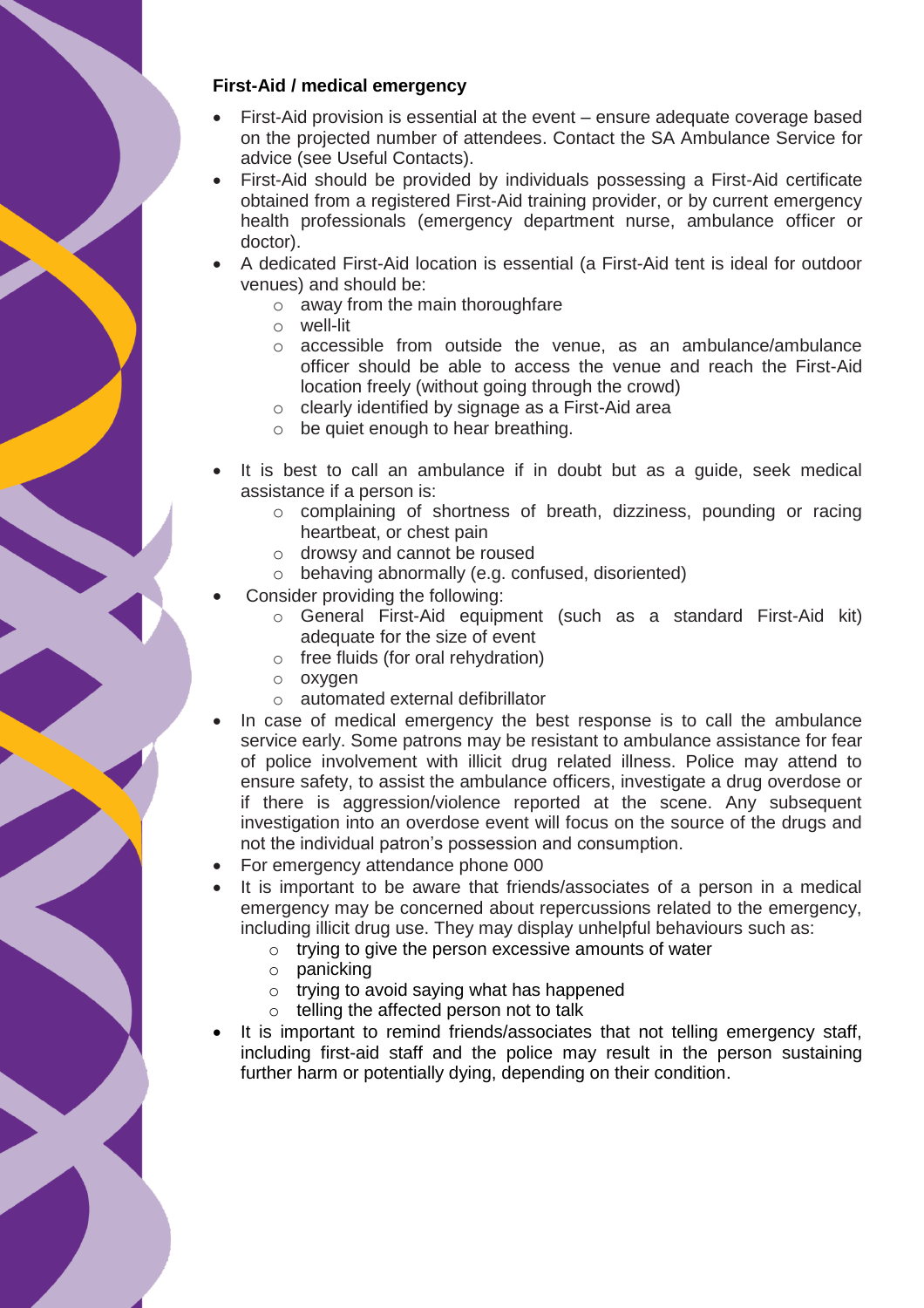#### **Community education**

- Safer partying information can be provided on event websites, ticketing and other promotional material or electronic display signs informing attendees on risk reduction strategies and provide health and safety messages (i.e. illicit drug overdose warnings, hearing protection, safe sex, awareness of sexual assault, preparing for forecast weather including being sun-smart, recommended level of fluid consumption, risks associated with alcohol and other drug use, and looking after your friends).
- Event staff can be provided with information on risk management (including alcohol and other drug risk management), identifying affected persons' signs and symptoms, and responses. There are some groups that provide party safe information including staffing or volunteers, check with council for availability of such groups in the area of the event.
- 'Crowd care' staff can engage at-risk patrons to identify where assistance may be required and provide information to patrons to reduce risks.
- Staff can be engaged by event organisers to identify attendees that may require support or assistance.
- Conditions of Entry documents/signage should state clearly that Non prescription drug / substance use is illegal. Any patron found breaching state legislation faces immediate removal from the venue and no refunds. Inappropriate behaviour will also not be tolerated, with removal and barring from the venue also a possibility. Highlight patron code of conduct. What can and can't be brought into the event.

# **Cleaning up**

- Event organisers must ensure that the venue is left clean and tidy following a party.
- Cleaning up may be done by contractors or the organising team.
- Consider obtaining sharps disposal containers and safe handling advice in case needles and syringes are found – call the Needle Clean Up Hotline for further info (see Useful Contacts).

# **Transport options, traffic management and signage**

- Arranging transport to and from the venue for patrons is essential, especially if the venue is isolated. Informing taxi and ride sharing companies of the event can reduce traffic problems and minimise the risks of people driving while under the influence of alcohol and other drugs or when fatigued.
- Adequate, well-lit parking including the path to the parking area is also well-lit should be provided close to the venue – check with the local council and the police (see Useful Contacts).
- Avoid venue access routes that pass through quiet streets.
- If considering signage for the event, seek appropriate approval prior to fixing signs on a public space – contact the local council (see Useful Contacts).
- Patrons should be encouraged to plan safe transport options to and from the event.

#### **Insurance**

 Arrange comprehensive insurance coverage well before the event and find out what liabilities there may be  $-$  ensure that legal/licensing requirements are complied with.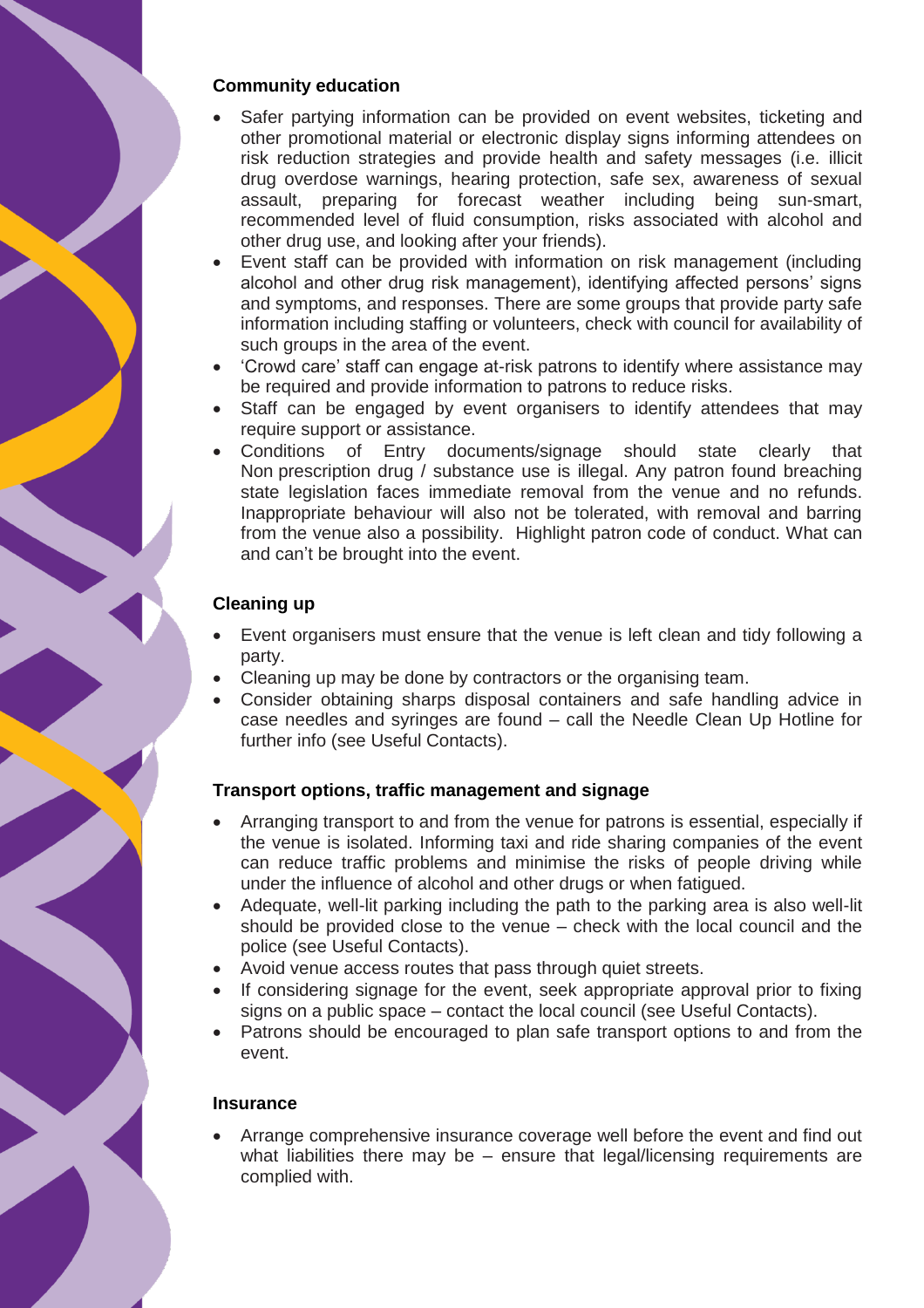#### **Community consultation**

- Consider keeping the community informed about the event to avoid potential hassles. Make a contact number available for the public to find out more about the event.
- Adelaide City Council's Event Noise Mitigation Standard Operating Procedure provides templates and guidance on community consultation and pre-event advice for larger scale events in the Park Lands.
- Consider obtaining feedback from the community and relevant agencies following the event. Evaluation may be useful for organising future events.
- Pre- and post-event briefings with the organising team and any partner agencies will also help deliver successful events.
- Conditions may be imposed on liquor licences that limit the type of entertainment and times that entertainment may be conducted to ensure the amenity of an area is maintained.

#### **Agency consultation**

Event organisers should consult with relevant agencies (listed below) prior to the event on a range of key issues including:

- o event details, logistics and a venue plan
- o communication equipment and processes
- o staffing arrangements
- o emergency responses, access routes and venue facilities for emergency service personnel, vehicles and equipment
- o First-Aid details.

#### **Serious incidents**

In the event of a serious incident the priority must be the health and welfare of an affected person. It is also important to consider what evidence may be present to inform a possible Coroner's inquiry or criminal investigation.

Consider that forensic evidence may be present:

- o Where possible do not pick up things that may provide evidence such as illicit substances, mobile phones, water bottles, the victim's property and the like.
- o Designate someone, preferably security, to maintain observations on the items and when police arrive advise them what was located, where it was and the name, address and phone number of the person who was maintaining observations on the property.
- o Be aware that a 'serious incident' could require the closure of the event and as such, event plans should include contingencies to deal with such a possibility.